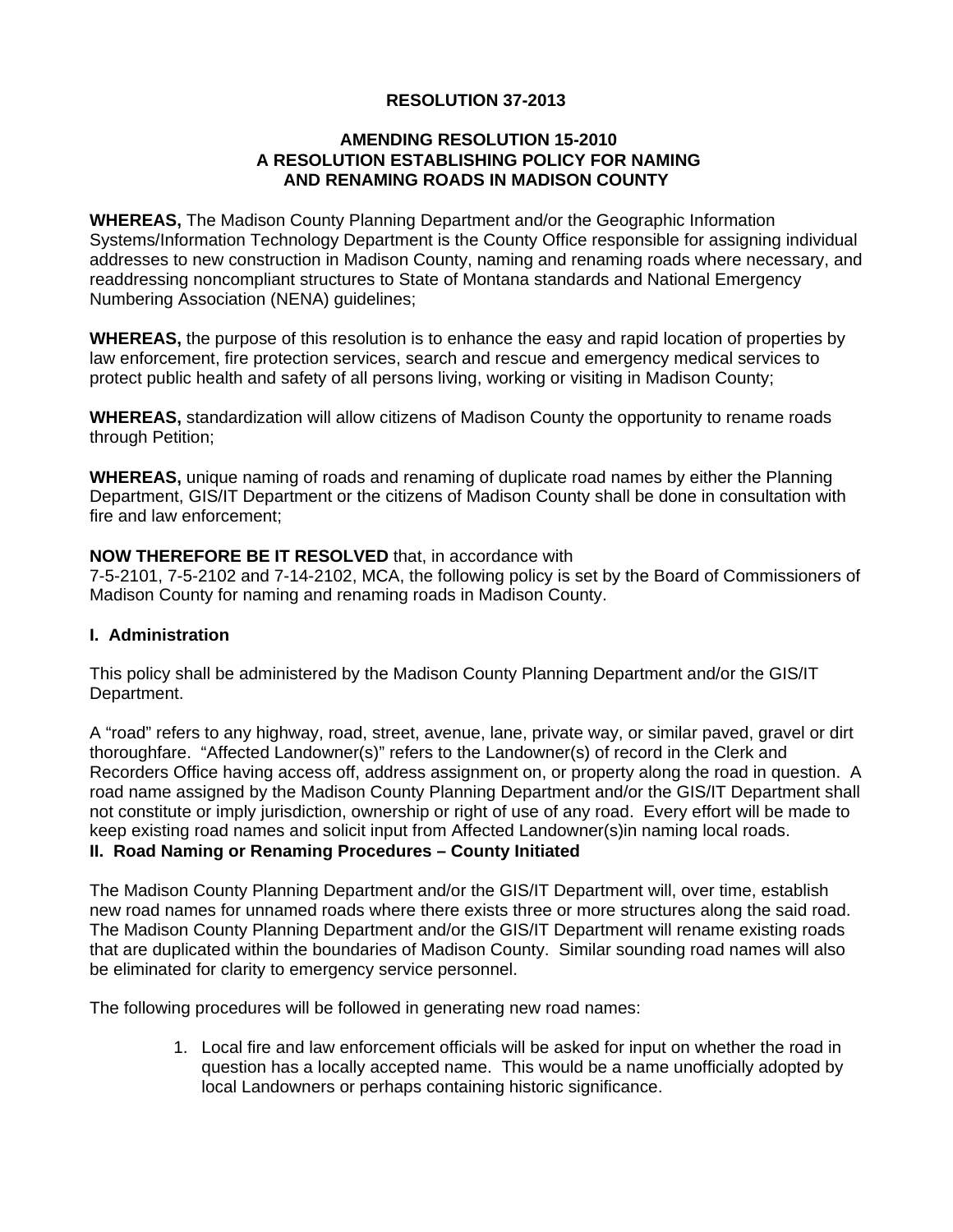- 2. The Planning Department and/or the GIS/IT Department will research to determine whether the proposed road name already exists in either the county, incorporated cities, towns or communities.
- 3. The Planning Department will determine if the road name has been reserved for a future development.
- 4. A Notice of Intent to Name or Rename a Road will be mailed to each Affected Landowner informing them of the proposed naming or renaming.
	- A. If 100% of the Affected Landowners express, in writing, their agreement to the proposed road naming or renaming, a public hearing is not required and the published notice under II.5. is waived. The naming or renaming will be an agenda item on a regularly scheduled public meeting of the Board of Commissioners.
	- B. If less than 100% of the Affected Landowners respond in writing, a public hearing will be held.
	- C. A Notice of Intent will be mailed to each Affected Landowner informing of the date for the County Commission public meeting when the Resolution of Road Naming or Road Name Change will be presented.
- 5. A Notice of Hearing will be published by the Planning Department and/or the GIS/IT Department in the County public newspaper as an item for discussion during the weekly County Commission public meeting.
- 6. It will be the responsibility of the Planning Department and/or the GIS/IT Department to bring the Resolution to the weekly public meeting and present it to the County Commission. Public comment will be heard. The County Commission will make a decision on the Resolution. If approved, the Resolution will be passed and delivered to the Clerk and Recorder.
- 7. Notification will be sent to all Affected Landowners(s). An effective date of road name or road name change will be listed in the Resolution.

In addition to the change of a road name, an address change may also simultaneously take place with the same effective date.

### **III. Road Name Change Procedures –** Affected Landowner(s) Initiated

Madison County Affected Landowner(s) have the opportunity to petition for a Road Name Change to the Madison County Planning Department and/or the GIS/IT Department.

The following procedure will be followed by Affected Landowner(s) in changing existing road names:

- 1. Meet with a representative of the Madison County Planning Department and/or the GIS/IT Department to obtain paperwork necessary to begin the Road Name Change Policy.
- 2. Designate an authorized contact person for the Petition.
- 3. Complete the Petition with the appropriate information and present it to the Planning Department and/or the GIS/IT Department.
- 4. It will be the responsibility of the Affected Landowner(s) to sign the Petition and obtain at least 51% of the signatures of Landowners along or accessed by the road. Verification of these names will take place with the Clerk and Recorder.
	- A. If 100% of the Affected Landowners express, by signing the petition or in writing, their agreement to the proposed road naming or renaming, a public hearing is not required and the published notice under III.6. is waived. The road naming or renaming will be an agenda item on a regularly scheduled public meeting of the Board of Commissioners.
	- B. If less than 100% of the affected landowners respond in writing, a public hearing will be held in accordance with Resolution 34-2004. A Notice of Hearing will be